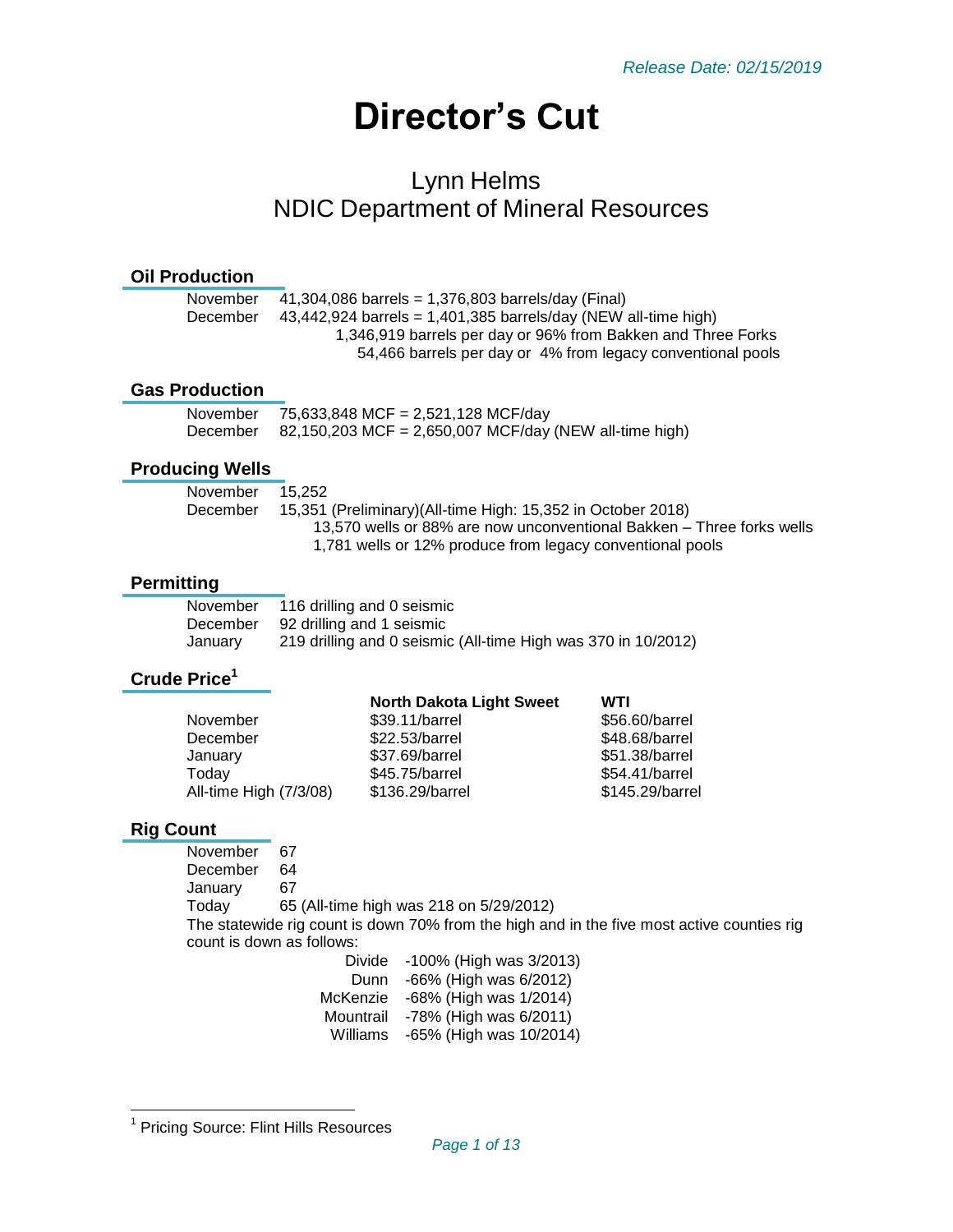#### **Comments:**

The drilling rig count was down three from November to December, increased three from December to January, and is currently down two from January to today. Operators have shifted from running the minimum number of rigs to incremental increases and decreases based on gas capture, completion crew availability, and oil price. Current operator plans are to add 1-5 rigs in 2019 depending on workforce and infrastructure constraints.

The number of well completions has become variable again due to oil price, gas capture, workforce, and weather:

| October  | 114 (Final)       |
|----------|-------------------|
| November | 85 (Final)        |
| December | 110 (Preliminary) |

OPEC is maintaining compliance with a plan to decrease production through the first half of 2019 to balance Venezuela's export collapse and exemptions to US sanctions on Iran. Futures markets and EIA now anticipate oversupply through year end 2020. US crude oil inventories are now above the long term average, but the high demand season is now approaching.



Over 99% of drilling now targets the Bakken and Three Forks formations.

From end of November to end of December:

l

- Estimated wells waiting on completion<sup>2</sup> is 823 (Down 134)
- Estimated inactive well count<sup>3</sup> is 1,509 (Up 128)

Crude oil take away capacity including rail deliveries to coastal refineries is more than adequate.

Gas capture, workforce, and competition with the Permian and Anadarko shale oil plays for capital continue to limit drilling rig count. Utilization rate for rigs capable of 20,000+ feet is 60-70% and for shallow well rigs (7,000 feet or less) 40-50%.

Drilling permit activity decreased sharply from November to December then surged from December to January. Operators continue to maintain a permit inventory that will accommodate varying oil prices for the next 12 months.

Rigs actively drilling on federal surface in the Dakota Prairie Grasslands is up one to four.

 $^2$  The number of wells waiting on completions is an estimate on the part of the director based on idle well count and a typical five year average. Neither the State of North Dakota, nor any agency officer, or employee of the State of North Dakota warrants the accuracy or reliability of this product and shall not be held responsible for any losses caused by this product. Portions of the information may be incorrect or out of date. Any person or entity that relies on any information obtained from this product does so at his or her own risk.

<sup>3</sup> Includes all well types on IA and AB statuses: **IA** = Inactive shut in >3 months and <12 months; **AB** = Abandoned (Shut in >12 months)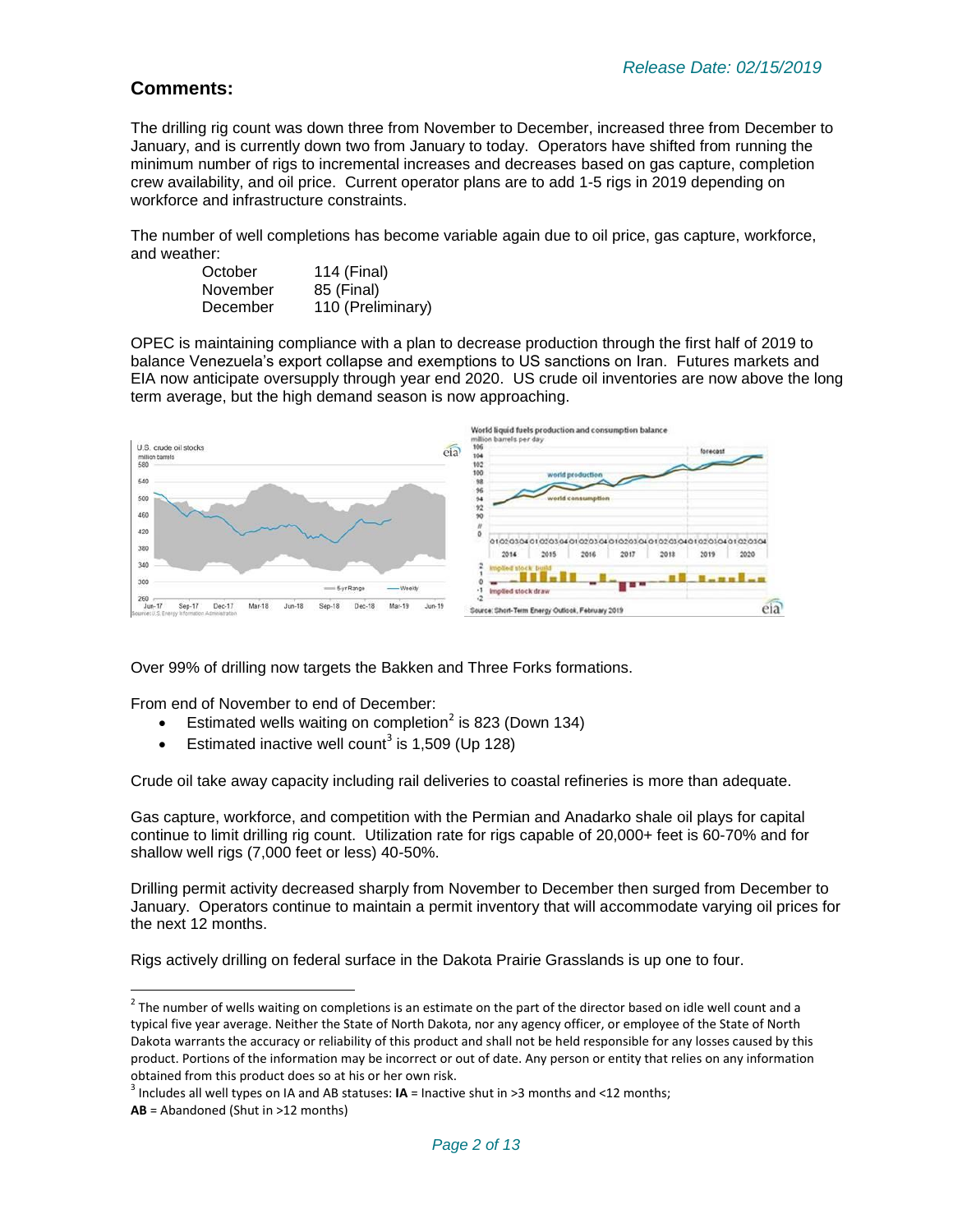Activity on the Fort Berthold Reservation is as follows:

10 drilling rigs (1 on fee lands and 11 on trust lands) 293,947 barrels of oil per day (195,188 from trust lands & 98,759 from fee lands) 2,046 active wells (1,475 on trust lands & 571 on fee lands) 53 wells waiting on completion 427 approved drilling permits (340 on trust lands & 87 on fee lands) 4,506 potential future wells (3,313 on trust lands & 1,193 on fee lands)

Seismic activity is very slow. There are 3 surveys active, 0 recording, 2 NDIC reclamation projects, 0 remediating, 1 suspended, and 2 permitted.

US natural gas storage decreased to 18% below the five-year average indicating potential for price improvement in the future. North Dakota shallow gas exploration could be economic at future gas prices, but is not at the current price.

The price of natural gas delivered to Northern Border at Watford City is up \$.02 at \$2.32/MCF. This results in a current oil to gas price ratio of 20 to 1. The state wide gas flared volume from November to December decreased 15 million to 513 million cubic feet per day and percentage decreased to 19% yielding a Bakken capture percentage of 81%. The historical high flared percent was 36% in 09/2011.

Gas capture statistics are as follows:

| 59,799,994 MCF = 1,993,333 MCF/day                     |
|--------------------------------------------------------|
| 66,240,716 MCF = 2,136,797 MCF/day (NEW all-time high) |
| 81%                                                    |
| 81%                                                    |
| 82%                                                    |
| 80%                                                    |
| 77%                                                    |
| 81%                                                    |
|                                                        |

The Commission has established the following gas capture goals:

- 74% October 1, 2014 through December 31, 2014
- January 1, 2015 through March 31, 2016
- 80% April 1, 2016 through October 31, 2016
- 85% November 1, 2016 through October 31, 2018
- 88% November 1, 2018 through October 31, 2020
- 91% Beginning November 1, 2020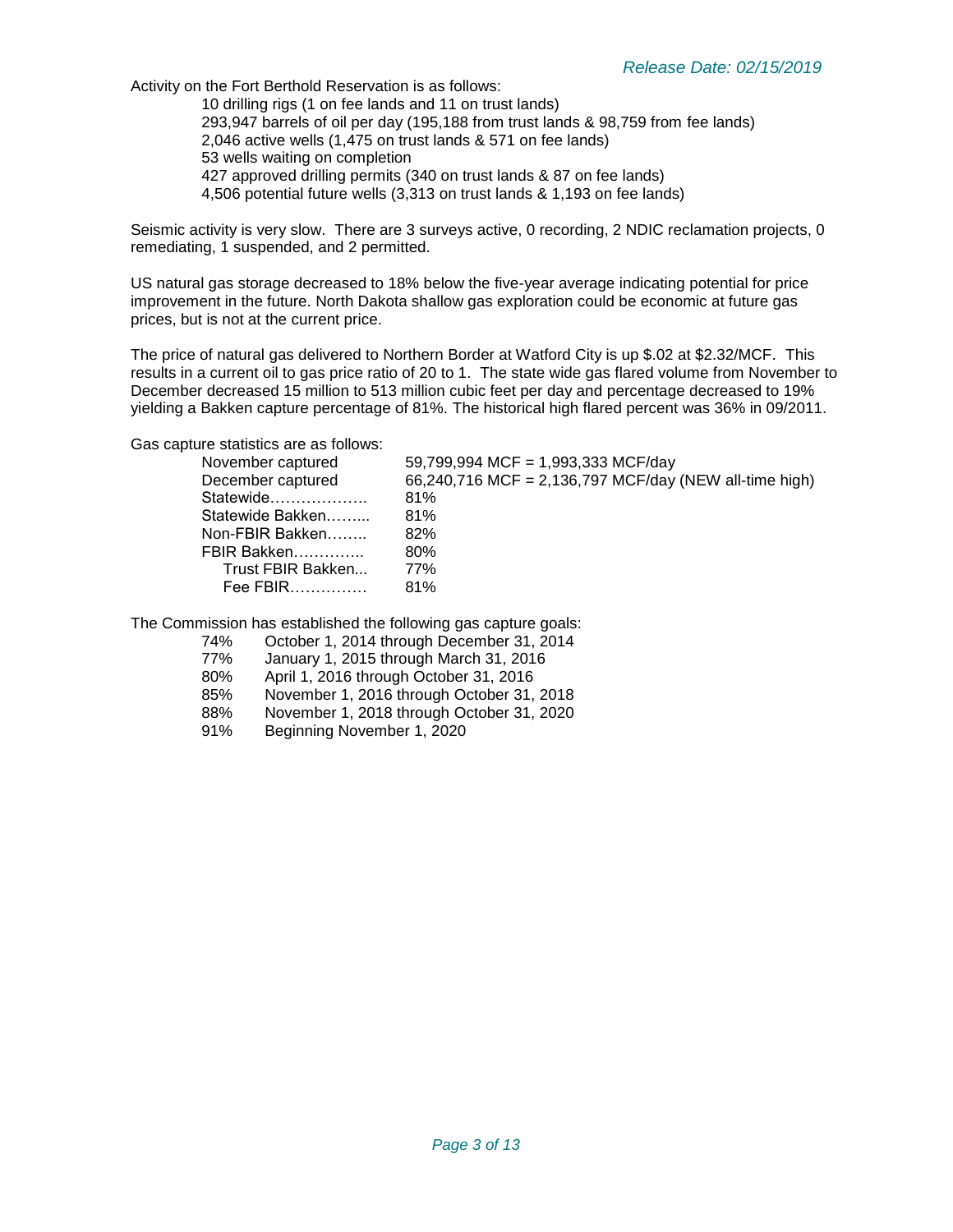# **Agency Updates:**

### **Bureau of Indian Affairs**

**BIA** has published a new final rule to update the process for obtaining rights of way on Indian land. The rule was published 11/19/15 and became effective 12/21/15. The final rule can be found at [https://www.federalregister.gov/articles/2015/11/19/2015-28548/rights-of-way-on-indian-land.](https://www.federalregister.gov/articles/2015/11/19/2015-28548/rights-of-way-on-indian-land) On 3/11/16, the Western Energy Alliance filed a complaint and motion for a temporary restraining order and/or a preliminary injunction. On 4/19/16, the US District court for the District of North Dakota issued an order denying the motion for a preliminary injunction. The Secretary's office has expressed interest in revising right of way rules to simplify and speed up the process.

#### **Bureau of Land Management**

**BLM** on 6/6/18 BLM published Information Bulletin No. 2018-061 to remind BLM offices of the existing procedures for streamlining NEPA review under applicable statutes, regulations, and guidance and to encourage BLM offices to use these tools consistently and effectively. These tools include: (1) Determinations of NEPA Adequacy (DNAs), (2) statutory and administrative CXs, and (3) oil and gas field-wide programmatic NEPA analyses based on reasonable foreseeable development scenarios that can be used to expedite compliance with NEPA at the APD stage. This IB is a significant step in the right direction for North Dakota oil and gas operators. North Dakota continues to support current legislation in congress and BLM rule making that will further streamline NEPA review and permitting. The IB can be viewed at [https://www.blm.gov/policy/ib-2018-061.](https://www.blm.gov/policy/ib-2018-061)

**BLM** on 6/12/18 BLM published Permanent Instruction Memorandum No. 2018-014 to establish policies and procedures for processing Federal Applications for Permit to Drill (APD) proposing to drill into and produce leased Federal minerals from well pads on entirely non-Federal locations. This IM is a significant step in the right direction for North Dakota property owners, but falls short of the recognition that production of federal minerals from a horizontal well located on state or private surface should not be treated as a major federal action. The IM can be viewed at [https://www.blm.gov/policy/pim-2018-014.](https://www.blm.gov/policy/pim-2018-014)

**BLM** published a new final rule 43 CFR Parts 3100, 3160 and 3170 to update and replace its regulations on venting and flaring of natural gas effective 1/17/16. The final rule can be viewed online at [https://www.blm.gov/programs/energy-and-minerals/oil-and-gas/operations-and](https://www.blm.gov/programs/energy-and-minerals/oil-and-gas/operations-and-production/methane-and-waste-prevention-rule)[production/methane-and-waste-prevention-rule](https://www.blm.gov/programs/energy-and-minerals/oil-and-gas/operations-and-production/methane-and-waste-prevention-rule). North Dakota, Wyoming, Montana, Western Energy Alliance, and IPAA filed for a preliminary injunction to prevent the rule going into effect until the case is settled. A hearing in Casper, Wyoming was held 1/6/17. On 1/16/17 the court denied all of the petitioners' motions for preliminary injunctions. **On 2/3/17 the US House of Representatives voted 221-191 to approve a Congressional Review Act resolution against the rule.** On 3/28/17 President Trump issued an executive order which in part directs "The Secretary of the Interior shall review the following final rules, and any rules and guidance issued pursuant to them, for consistency with the policy set forth in section 1 of this order and, if appropriate, shall, as soon as practicable, suspend, revise, or rescind the guidance, or publish for notice and comment proposed rules suspending, revising, or rescinding those rules:". This rule is included in the list as item (iv). North Dakota plans to continue active participation in the litigation of this rule until the BLM takes final action eliminating the rule. **On 5/10/17 the Senate voted 51 to 49 against the CRA, allowing the rule to remain in effect.** On 6/27/17 U.S. D. Ct. Judge Skavdahl granted BLM's motion to extend the merits briefing schedule by 90 days, based on BLM's APA 705 stay and BLM's representations regarding its plans to reconsider the VF Rule. Opening briefs were filed 7/3/17. On 7/5/17 California and New Mexico sued BLM in the U.S. District Court for the Northern District of California, seeking a declaratory judgement that BLM's APA 705 stay was illegal and vacating the stay. The relief they request would vacate the stay of the January 2018 compliance et al deadlines, bringing them all back into force. BLM officials encouraged North Dakota to intervene. On 7/12/17 a group of NGOs including the Fort Berthold Protectors of Water and Earth Rights filed a separate suit against the BLM in federal court in the U.S. District Court for the Northern District of California, seeking a declaratory judgement that BLM's APA 705 stay was illegal and vacating the stay. California and New Mexico, along with various environmental groups, have challenged BLM's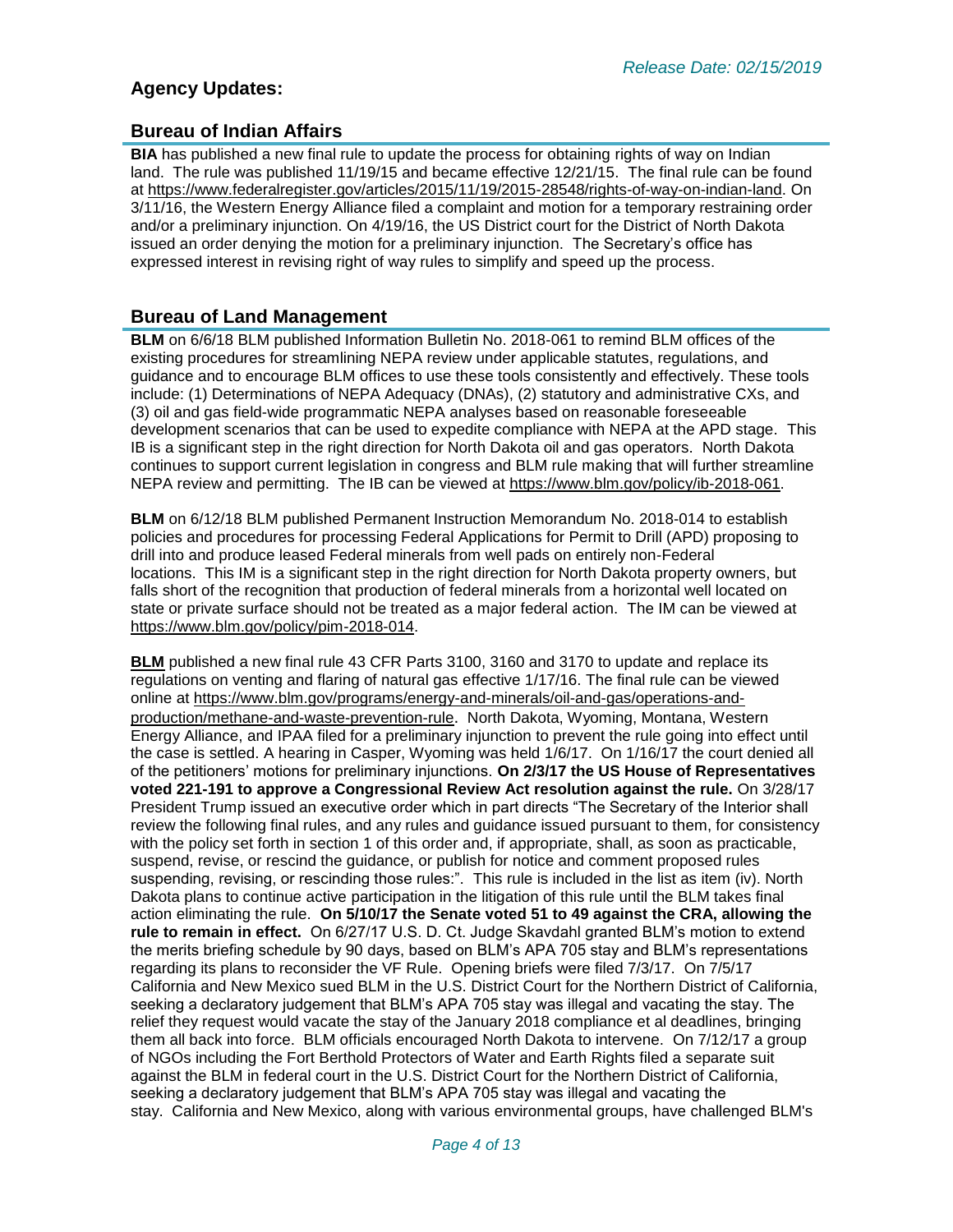#### *Release Date: 02/15/2019*

stay in the Northern District of California, and filed a motion for summary judgment on 7/26/17. On 8/24/17 North Dakota filed a response supporting BLM's motion, a motion to intervene, and a motion to change venue to Wyoming in an attempt to prevent all of the litigation regarding the timing of the Flaring Rule, including the future rulemakings further extending compliance deadlines that BLM has stated that it intends to publish, could end up in front of the magistrate judge in the Northern District of California instead of Judge Skavdahl in Wyoming. On 10/04/17 the federal magistrate judge in the Northern District of California granted the summary judgement motion by California, New Mexico, and several NGOs throwing out BLM's administrative and temporary postponement of several of the future rules compliance dates/obligations. On 10/05/17 the BLM issued a Federal Register Notice for a proposed rule that if finalized will delay certain requirements of the BLM Rule until January 17, 2019. North Dakota submitted comments to (1) support BLM's decision to delay certain compliance requirements and (2) continue to make the record that BLM exceeded its authority to promulgate the rule in the first place with particular emphasis on the specific/unique North Dakota considerations at issue. NDIC comments are available at [http://www.nd.gov/ndic/ic](http://www.nd.gov/ndic/ic-press/dmr-blm-comments17-11.pdf)[press/dmr-blm-comments17-11.pdf.](http://www.nd.gov/ndic/ic-press/dmr-blm-comments17-11.pdf) BLM, the states of CA & NM, and the NGOs supporting the current final rule were granted an extension to file response briefs to December 11<sup>th</sup> in the WY court. Oral arguments are scheduled on December  $18<sup>th</sup>$ . Judge Skavdahl has indicated he wishes to decide the merits of this case before the major compliance requirements of the current final rule take effect in January of 2018. On 11/29/17 North Dakota filed a response to industry petitioner's motion for a preliminary injunction supporting a preliminary or permanent injunction. On 12/4/17 USDOJ petitioned the 9<sup>th</sup> US Judicial Circuit Court in San Francisco to review and overturn the Northern District of California court's November decision ordering the US Bureau of Land Management to make oil and gas producers comply with the methane emissions requirements while the rules are being reviewed. Briefs in favor of the industry preliminary injunction motion are due on 12/18/17 and briefs responding to BLM's motion to stay the litigation are due on 1/5/18. On 12/7/17 BLM published a rule in the Federal Register delaying the methane regulation until January 2019, saying the previous rule is overly burdensome to industry. Officials said the delay will allow the federal Bureau of Land Management time to review the earlier rule while avoiding tens of millions of dollars in compliance costs to industry that may turn out to be unnecessary. On 12/19/17 BLM was sued by California, New Mexico, and a large group of NGOs in the Northern District of California federal court over the 12/7/17 rule extending certain compliance dates in BLM's 2016 Rule. The complaint requests that BLM's extension rule be set aside and the provisions it relates to reinstated. On 12/26/17 BLM filed a motion seeking to stay the litigation in the U.S. District Court case in WY and to vacate the January 5 briefing deadline, a motion in which the industry trade associations and Montana and Wyoming joined. North Dakota and Texas filed a short response on 12/27/17 asking the Court to deny the motion or allow until 1/12/18 to fully respond to BLM's holiday week motion. On 12/29/17 the Wyoming district court granted BLM's motion to stay the 2016 Rule challenge litigation. On 2/22/18 BLM published a new rule proposal to revise the 2016 final Waste Prevention Rule (also known as the venting and flaring rule). The proposed rule would eliminate duplicative regulatory requirements and re-establish long-standing requirements that the 2016 final rule sought to replace. While the proposed rule is open for public comment generally, the Federal Register notice specifically requests comment on ways that the BLM can reduce the waste of gas by incentivizing the capture, reinjection, or beneficial use of the gas. Public comments on this proposed rule were due to the BLM on or before 4/23/18. NDIC comments can be viewed at [http://www.nd.gov/ndic/ic-press/blm%20comments%20180417.pdf.](http://www.nd.gov/ndic/ic-press/blm%20comments%20180417.pdf) On 2/22/18 Judge Orrick in the Northern District of California entered a preliminary injunction against the BLM's "Suspension Rule" which suspended for one year certain compliance deadlines in BLM's Venting and Fairing Rule. Judge Orrick also denied North Dakota's motion to transfer the case to the District of Wyoming where Judge Skavdahl had stayed the original rule on the grounds that parties were protected by the Suspension Rule. The immediate effect of this decision was to reinstate the BLM Venting and Fairing Rule in full, along with compliance deadlines that became effective January 17, 2018, and remove the protections relied upon by Judge Skavdahl the District of Wyoming case. On 3/7/18 U.S. District Court Judge Skavdahl granted the North Dakota/Texas Motion to lift the stay in the challenge to the BLM's Venting & Flaring Rule. The California Court explicitly adopted North Dakota's central position in intervention - stating that "I express no judgment whatsoever in this opinion on the merits of the [V&F] Rule," showing great deference to Judge Skavdahl and the existing case in his Court and rejecting the California, NM, and NGOs request to uphold the V&F Rule. Judge Skavdahl's Lift Stay Order gives BLM until March 14 to file its response to North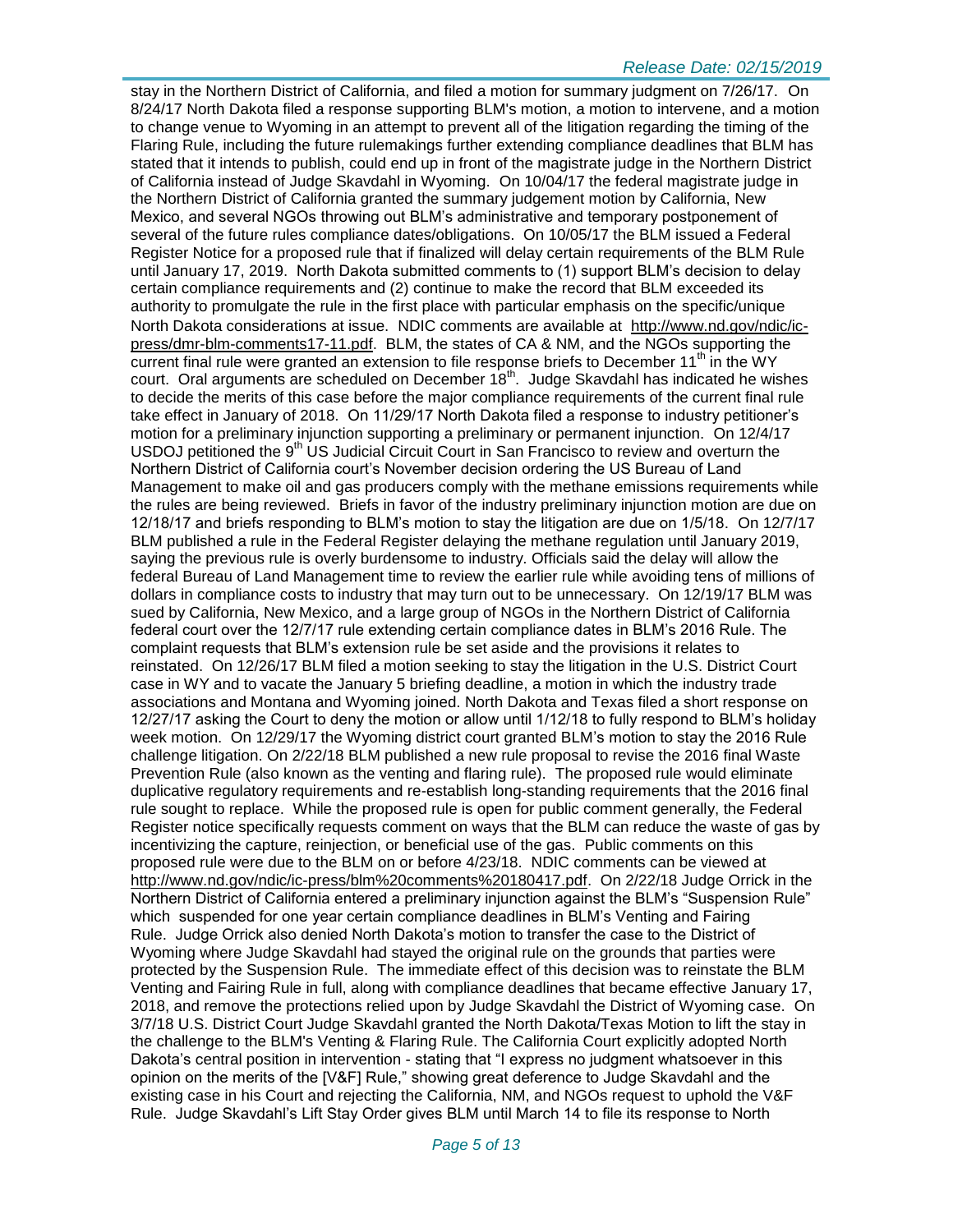#### *Release Date: 02/15/2019*

Dakota/Texas, as well as to the motions filed by Wyoming/Montana and Industry, with reply briefs due March 21. Wyoming/Montana are seeking a partial stay of the VF Rule under Section 705, and Industry is seeking a partial Preliminary Injunction of the Rule. On 4/4/18 U.S. District Judge Skavdahl issued an order granting Wyoming's request for a partial stay of the Rule under Section 705 of the APA. The Court's limited Stay Order provides immediate relief to industry, but the balance of the Rule, including BLM's unlawful exercise of authority over State and private mineral interests through an over-inclusive application of communitization remains. The Court denied the North Dakota/Texas motion to move forward to complete briefing on the merits, and also denied industry's motion for a preliminary injunction. The Court expressed frustration with " the administrative dysfunction" reflected by this case as it ping-pongs between the District Courts of Wyoming and the N.D. of CA and BLM's various attempts to delay, rescind or replace the Rule, concluding that "going forward on the merits at this point remains a waste of judicial resources and disregards prudential ripeness concerns." On 4/5/18 15 NGOs filed a Notice of Appeal with the 10th Circuit. California & New Mexico followed suit on 4/5/18 and have now also filed an appeal with the 10th Circuit. On 9/12/18 North Dakota filed a brief in the 10<sup>th</sup> Circuit Court of Appeals urging the Court, if it chooses to reverse the Wyoming district court's Stay Order, to remand the case back to the Wyoming district court with direction to finish this protracted legal process by promptly proceeding to a ruling on the merits. On 9/18/18 BLM issued their final rule revising the Obama-era Waste Prevention Rule, also referred to as the venting and flaring rule. The new rule will better align venting and flaring regulations with President Trump's priorities on energy development, job creation, and reduced compliance costs. These changes will also allow BLM to recognize existing state regulatory efforts and avoid duplicative requirements. In response to comments and after further consideration, the BLM made the following modifications to the proposed rule in this final rule: (1) Clarification that the 24-hour limit on royalty-free flaring during downhole well maintenance and liquids unloading in § 3179.104 applies "per event"; (2) Addition of a standard for "applicable rules, regulations, or orders" of a State regulatory agency or tribe in § 3179.201(a); and (3) Addition of a provision allowing for tribes to seek BLM approval to have tribal rules apply in place of any or all of the provisions of subpart 3179. The revised rule goes into effect on 11/27/18. On 9/28/18 a coalition of 17 conservation and tribal citizen groups filed a lawsuit challenging the decision to revise the Bureau of Land Management's Waste Prevention Rule, stating that the rule violates a number of existing federal policies. The states of New Mexico and California also filed a lawsuit challenging BLM's action. The BLM and NDIC are working on an agreement to implement section 3179.201.

**BLM** revised final regulations for hydraulic fracturing on federal and Indian lands were published in the CFR on 3/26/15 and they were scheduled to go into effect 6/24/15. North Dakota, Colorado, Utah, Wyoming, Western Energy Alliance, and IPAA filed for a preliminary injunction to prevent the rules going into effect until the case is settled. Following a lengthy hearing in Casper, Wyoming on 6/23/15, the court issued a stay on the rules. On 9/30/15 the court granted a preliminary injunction, preventing the rules from being enforced until litigation on the rule is final. The 10<sup>th</sup> Circuit Court of Appeals issued an order 3/10/16 denying the industry alternative motion for a stay. On 6/21/16 the court found the rule to be unlawful and ordered it set aside. The plaintiffs filed a motion with the US Court of Appeals for the Tenth Circuit to dismiss the appeal of the preliminary injunction. The Department of Justice on behalf of the BLM and the intervening environmental groups filed an appeal of the decision on the rule and oppose the motion to dismiss the appeal of the preliminary injunction. The North Dakota Response Brief to the US Court of Appeals for the Tenth Circuit was filed 9/15/16. NDIC comments on the rule can be found at [http://www.nd.gov/ndic/ic-press/BLM](http://www.nd.gov/ndic/ic-press/BLM-comments-120625.pdf)[comments-120625.pdf](http://www.nd.gov/ndic/ic-press/BLM-comments-120625.pdf). On 3/28/17 President Trump issued an executive order which in part directs "The Secretary of the Interior shall review the following final rules, and any rules and guidance issued pursuant to them, for consistency with the policy set forth in section 1 of this order and, if appropriate, shall, as soon as practicable, suspend, revise, or rescind the guidance, or publish for notice and comment proposed rules suspending, revising, or rescinding those rules". This rule is included in the list as item (i). On 5/4/2017 BLM filed a request asking the court to hold the appeal in abeyance as it will "soon" initiate a rulemaking process to revise or rescind the 2015 Rule, that it had the authority to issue the Rule, but conceding that the Rule does not reflect BLM's current priorities or policies, as reflected in certain recent Presidential Executive Orders. After the BLM submitted its filings the 10th Circuit Court Appeals immediately directed the petitioners (including North Dakota) and the intervenors to file briefs by 6/5/17 to respond to BLM's position. Two amicus groups that submitted merits briefs (the law school professors and former DOI officials) filed supplemental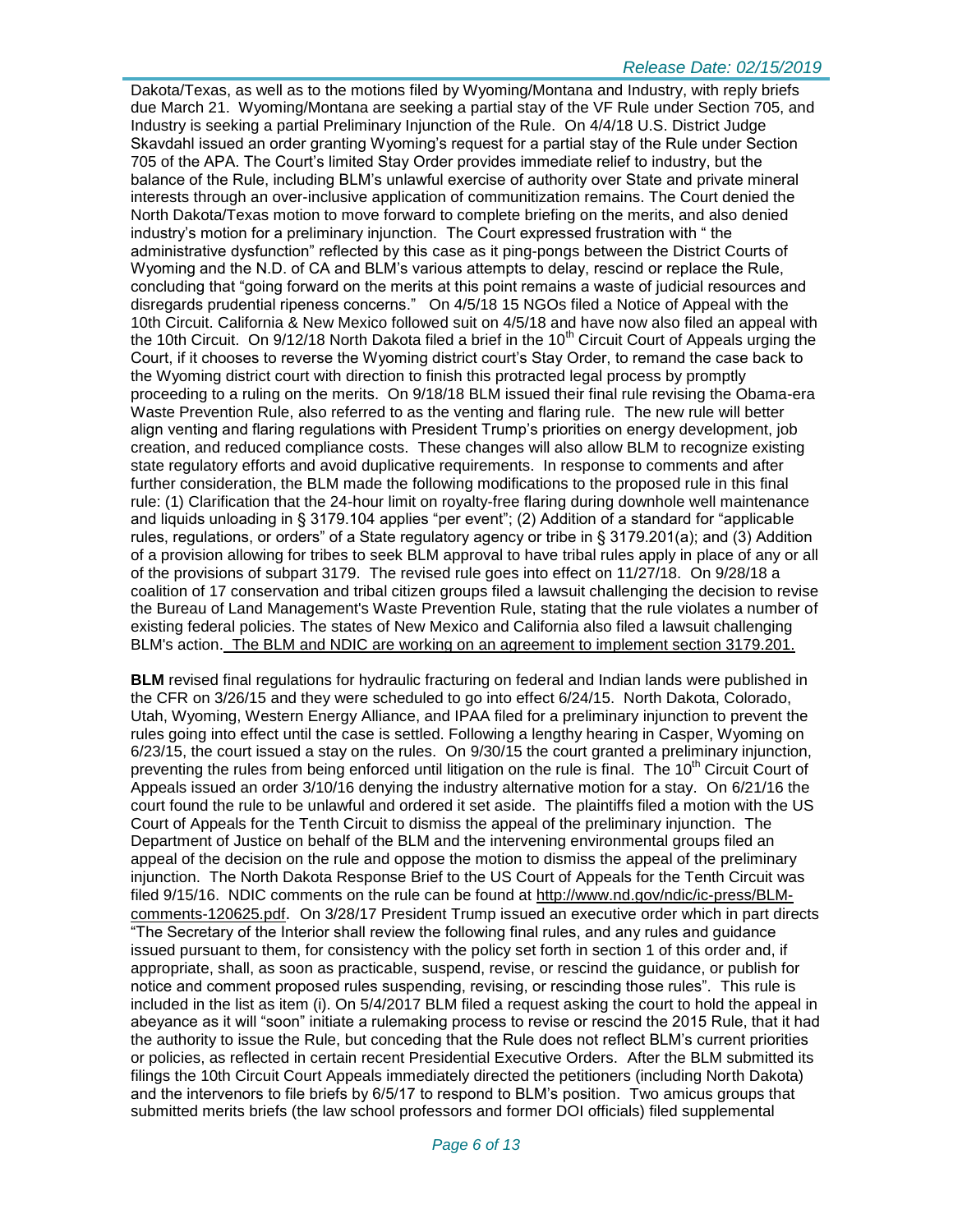#### *Release Date: 02/15/2019*

amicus briefs on the questions posed by the Court following the change of Administrations. The Court's Supplemental Order authorized the filing of these additional amicus briefs. Both briefs seek to capitalize on the BLM's continued insistence that it had the authority to issue the Rule (but concede that the 2015 HF Rule does not reflect BLM's current priorities or policies as reflected in certain recent Presidential Executive Orders). The two amicus groups solicit the Court to rule on the merits of the BLM and NGO appeals and to overturn the District Court decision, actually asking the Court to issue an advisory opinion on the BLM's authority. In addition to addressing the NGO arguments, North Dakota will respond to these two briefs in the context that all three parties are asking the Court to do what it is prohibited from doing by Article III of the U.S. Constitution. North Dakota filed a response brief 6/20/17 in support of the BLM action to put the rule in abeyance and take final action vacating the rule. Oral arguments before the  $10<sup>th</sup>$  Circuit took place  $7/27/17$ . A recording of the oral arguments is now available on the home page of the court's website [http://www.ca10.uscourts.gov.](https://urldefense.proofpoint.com/v2/url?u=http-3A__www.ca10.uscourts.gov&d=DwMGaQ&c=2s2mvbfY0UoSKkl6_Ol9wg&r=-wqsZnBxny594KY8HeElow&m=Ul_VtJUX6iW5pvHjCcBxUWtskC0F4Dhry3sPtcEHvCw&s=laRHiLDv5w8otcQWQjpn82WMieoB2AZ-Q4M1LFQPL5s&e=) NDIC filed comments supporting BLM's rescission of the rule that can be found at [http://www.nd.gov/ndic/ic-press/dmr-blm-comment17-9.pdf.](http://www.nd.gov/ndic/ic-press/dmr-blm-comment17-9.pdf) On 09/21/17 the 10th Circuit issued a split (2-1) decision to dismiss the appeals as prudentially unripe, vacate the district court's judgment invalidating the rule, and remand with instructions to dismiss the underlying action without prejudice. Appellees State of North Dakota, State of Colorado, State of Utah, and State of Wyoming's filed a Petition for Panel Rehearing And/Or Request for En Banc Determination on 11/03/17. On 11/06/17 the court ordered the appellants to file a response to the Petition on or before 11/20/2017. The En Banc rehearing request was denied. The  $10<sup>th</sup>$  circuit court has not yet issued its mandate ending the current round of litigation in the Wyoming District court. The Ute tribe filed a motion on 1/12/18 asking the court to dismiss the appeals as moot based on the publication of the rescission rule and leave the WY court decision to vacate the rule in place. The court ordered the DOJ and BLM to file a response by 1/22/18. On 12/29/17 BLM published a final rule rescinding the 2015 Hydraulic Fracturing rules with 2 exceptions 1) the rule does not restore language requiring pre-approval of non-routine hydraulic fracturing operations and 2) the rule does not rescind changes to 43 CFR 3160 due to other rules published between 3/26/15 and 12/29/17 (electronic filing and venting & flaring rules). On 2/7/18 North Dakota filed a reply in support of its motion to dismiss the original rule appeal as moot pursuant to Federal Rule of Appellate Procedure 27(a)(4), and request that the Court should not issue the mandate, nor vacate the District Court's judgment based on two new and important developments: (1) on December 29, 2017, the Bureau of Land Management (BLM) promulgated a final rule rescinding the Hydraulic Fracturing Rule ("HF Rule"), and (2) on January 24, 2018, the Citizen Group Intervenors challenged the repeal of the HF Rule ("HF Repeal Rule") in the U.S. District Court for the Northern District of California.

**BLM** has published the North Dakota Greater Sage-Grouse Proposed Resource Management Plan Amendment and Final EIS. NDIC is evaluating whether the state needs to intervene in the lawsuit filed by Western Energy Alliance challenging the final plan. Information on the plan and EIS can be found at the following web addresses: [https://www.blm.gov/epl-front-](https://www.blm.gov/epl-front-office/eplanning/planAndProjectSite.do?methodName=dispatchToPatternPage¤tPageId=48797)

[office/eplanning/planAndProjectSite.do?methodName=dispatchToPatternPage&currentPageId=487](https://www.blm.gov/epl-front-office/eplanning/planAndProjectSite.do?methodName=dispatchToPatternPage¤tPageId=48797) [97.](https://www.blm.gov/epl-front-office/eplanning/planAndProjectSite.do?methodName=dispatchToPatternPage¤tPageId=48797) On 6/7/17 Secretary Zinke issued Secretarial Order 3353 to establish an internal review team that, among other things, evaluated both federal sage-grouse plans and state plans and programs to ensure they are complementary and explored possible plan modifications with local economic growth and job creation in mind. On 8/10/17 Secretary of the Interior Ryan Zinke received a report from the Department of the Interior Sage-Grouse Review Team (DOI Team) regarding possible plan and policy modifications to complement state efforts to improve Greater Sage-Grouse conservation and economic development on public lands. The report is the final product required by Secretarial Order 3353 "Greater Sage-Grouse Conservation and Cooperation with Western States". The report, the cover letter from the Bureau of Land Management to the Secretary, and the memo from Secretary Zinke to Deputy Secretary David Bernhardt are available at

[https://www.doi.gov/sites/doi.gov/files/uploads/so3353\\_memo\\_coverletter\\_report\\_080717.pdf.](https://www.doi.gov/sites/doi.gov/files/uploads/so3353_memo_coverletter_report_080717.pdf) NDI C is evaluating whether the state needs to comment or intervene in the lawsuit filed by Western Energy Alliance challenging the final plan. The U.S. District Court for the District of Nevada ruled in March 2017 that the BLM failed to adequately evaluate the designation of Sagebrush Focal Areas in its 2015 greater sage-grouse plan amendment for Nevada. In order to comply with the court's order and to address issues raised by various interested parties, and to consider recommendations in the November 4, 2017 report prepared by the Department of the Interior's Greater Sage-Grouse Review Team in Response to Secretary's Order 3353 (SO 3353), the BLM intends to consider amending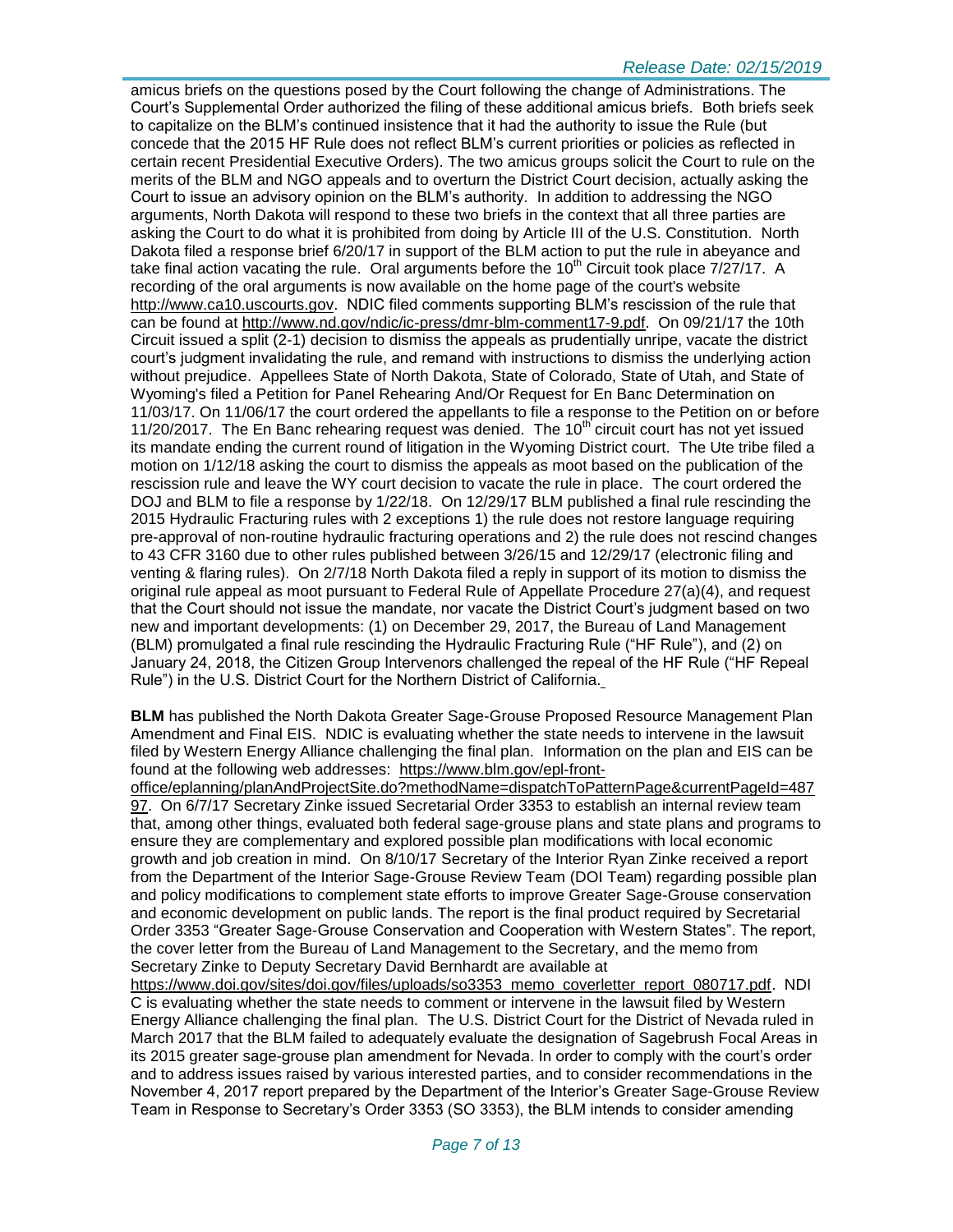these plans. The BLM published a notice that initiates the public scoping process for RMP amendment(s) with associated NEPA document(s). The notice can be found at [https://www.federalregister.gov/documents/2017/10/11/2017-21958/notice-of-intent-to-amend-land](https://www.federalregister.gov/documents/2017/10/11/2017-21958/notice-of-intent-to-amend-land-use-plans-regarding-greater-sage-grouse-conservation-and-prepare)[use-plans-regarding-greater-sage-grouse-conservation-and-prepare.](https://www.federalregister.gov/documents/2017/10/11/2017-21958/notice-of-intent-to-amend-land-use-plans-regarding-greater-sage-grouse-conservation-and-prepare) Comment period closed on December 27, 2017. The date(s) and location(s) of any scoping meetings will be announced at least 15 days in advance through local news media, newspapers and the BLM Web site at: [http://bit.ly/](http://bit.ly/​GRSGplanning) [GRSGplanning.](http://bit.ly/​GRSGplanning) In order to be included in the analysis, all comments must be received prior to the close of the 45-day scoping period or 15 days after the last public meeting, whichever is later. BLM will provide additional opportunities for public participation as appropriate. The NDIC comments, submitted on 12/1/17, can be found at [http://www.nd.gov/ndic/ic-press/dmr-comment-Sage.pdf.](http://www.nd.gov/ndic/ic-press/dmr-comment-Sage.pdf)

**BLM** On 8/9/17 the DOI Interior board of Land Appeals stayed drilling on the Slawson Torpedo wells. The MHA Nation appealed the BLM decision to grant drilling permits because the well pad is located 600 feet from Lake Sakakawea although a 2012 tribal law requires the wells be 2,640 feet from the lake. The spacing unit for the wells contains private, federal, and state minerals while the surface location is on private land within the boundaries of the Fort Berthold Reservation. On 8/15/17 U.S. District Court Judge Daniel Hovland granted Slawson's request to continue drilling and on 8/29/17 extended the order allowing drilling to continue until another hearing on the matter is held. On 6/21/18 the Mandan, Hidatsa and Arikara Nation sued the U.S. Department of the Interior challenging a decision from the agency's Office of Hearing and Appeals that the tribe said approved bids to drill near a lake within the boundaries of the nation's Fort Berthold Indian Reservation. Among other things, the nation asked for "an order setting aside and vacating the director's decision and holding that the eight [applications for permit to drill] must be denied because they are within 1,000 feet of Lake Sakakawea, the source of the MHA Nation's drinking water; or in the alternative reinstituting the board's stay order and remanding the case back to the Department of the Interior for reconsideration."

# **Environmental Protection Agency**

**EPA** On 08/21/2018 the U.S. Environmental Protection Agency (EPA) proposed a new rule to reduce greenhouse gas (GHG) emissions from existing coal-fired electric utility generating units and power plants across the country. This proposal, entitled the Affordable Clean Energy (ACE) Rule, establishes emission guidelines for states to use when developing plans to limit GHGs at their power plants. The ACE Rule replaced the prior administration's Clean Power Plan (CPP) and instead empowers states, promotes energy independence, and facilitates economic growth and job creation. Pursuant to President Trump's Executive Order 13873, which directed Federal agencies to review burdensome regulations, the EPA undertook a review of the CPP. Many believed the CPP exceeded EPA's authority under the Clean Air Act, which is why 27 states, 24 trade associations, 37 rural electric co-ops, and three labor unions challenged the rule. The Supreme Court issued an unprecedented stay of the rule. The proposal was published in the Federal Register on 8/31/18 and EPA will take comment on the proposal for 60 days (until 10/30/18) and will hold a public hearing. More information is available at [https://www.epa.gov/stationary-sources-air-pollution/proposal](https://www.epa.gov/stationary-sources-air-pollution/proposal-affordable-clean-energy-ace-rule)[affordable-clean-energy-ace-rule.](https://www.epa.gov/stationary-sources-air-pollution/proposal-affordable-clean-energy-ace-rule)

**EPA** On 08/24/18 Trump administration officials at EPA announced they are phasing out the agency's enforcement focus on animal waste pollution and the oil and gas industry. Enforcement chief Susan Bodine said she wants to shift the focus away from oil and gas as a sector deserving of extra scrutiny and toward prioritizing broad environmental problems, such as air pollution.

**EPA** On 6/26/18 EPA Administrator Pruitt direct the Office of Water to prepare a proposal for submission to the Office of Management and Budget and seek public comment within six months that proposes to consider, at a minimum, changes to EPA regulations that would govern the future use of EPA section 404(c) authority: 1) Eliminating the authority to initiate the section 404(c) process before a section 404 permit application has been filed with the Corps or a state, otherwise known as the "preemptive veto", 2) Eliminating the authority to initiate the section 404(c) process after a permit has been issued by the Corps or a state, otherwise known as the "retroactive veto", 3) Requiring a regional administrator to obtain approval from EPA Headqua11ers before initiating the section 404(c) process, 4) Requiring a regional administrator lo review and consider the findings of a final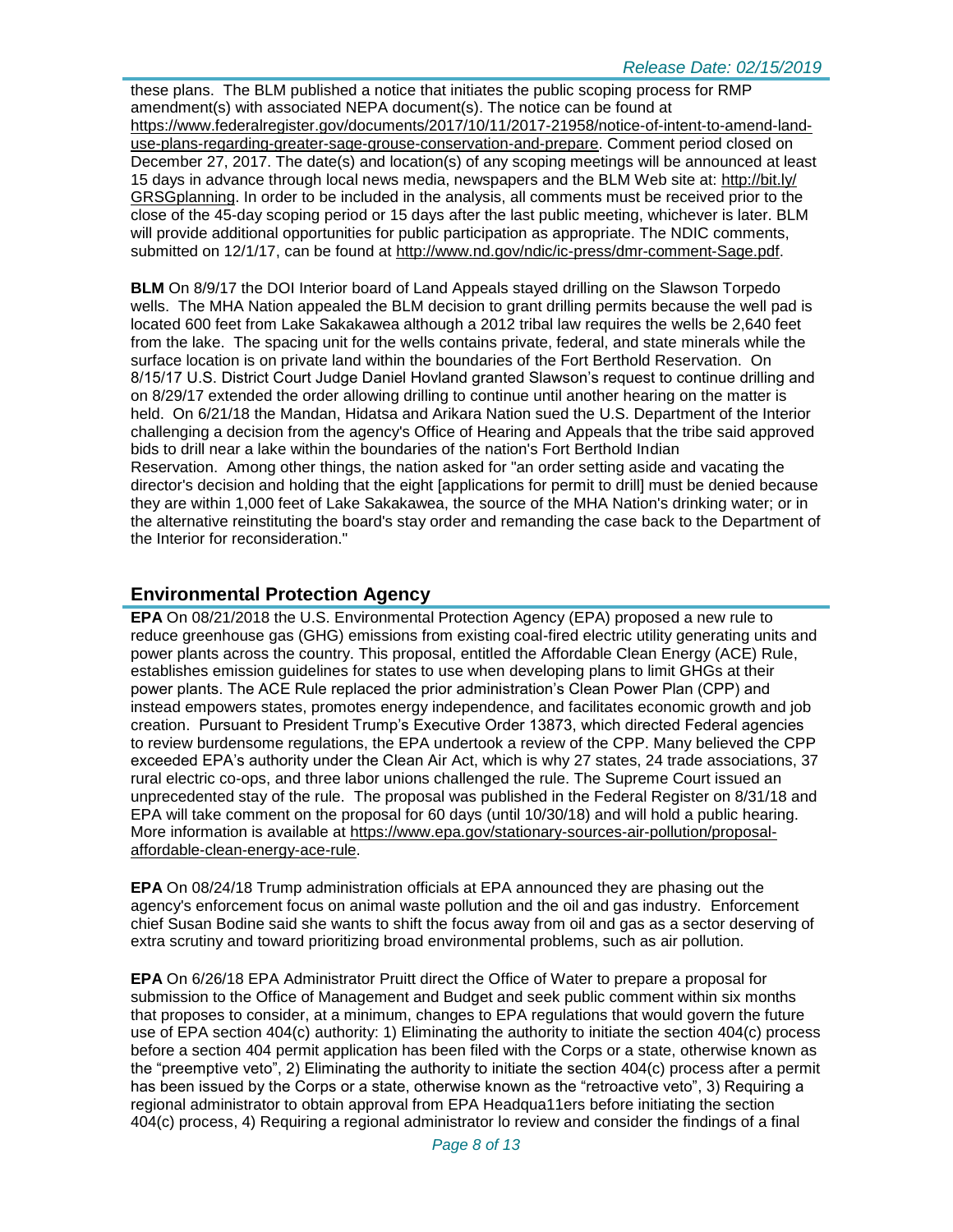Environmental Assessment or Environmental Impact Statement prepared by the Corps or a state before preparing and publishing notice of a proposed determination, and 5) Requiring the agency to publish and seek public comment on a final determination before such a determination takes effect.

**EPA** On 8/26/15 a coalition of environmental organizations filed a 60 day legal notice with the U.S. Environmental Protection Agency demanding more regulation of drilling and fracking waste. The groups are the Environmental Integrity Project, Natural Resources Defense Council, Earthworks, Responsible Drilling Alliance, San Juan Citizens Alliance, West Virginia Surface Owners Rights Organization, and the Center for Health, Environment and Justice. On 5/4/16 the same environmental groups filed suit against the EPA in the federal district court for the District of Columbia. The Plaintiffs Allege that EPA "has failed to meet its nondiscretionary duty" under the federal Resource Conservation and Recovery Act (RCRA ) to review and revise the RCRA Subtitle D solid waste regulations for O&G wastes every three years and that EPA last completed such a review in 1988 and that EPA has failed to review or revise the guidelines for state solid waste plans since 1981.

#### Plaintiffs want to force EPA to do two things-

1. Issue more stringent regulations for managing and disposing of O&G wastes, including on issues such as open-air pits and impoundments used for storing O&G wastewater, underground injection wells, and the transportation of O&G wastes by truck or pipeline.

2. Make the state solid waste plan guidelines more stringent and comprehensive. The document filed in the suit can be found at [http://environmentalintegrity.org/wp-](http://environmentalintegrity.org/wp-content/uploads/2016-05-04-RCRA-OG-Wastes-Deadline-Suit-Complaint-FILED.pdf)

[content/uploads/2016-05-04-RCRA-OG-Wastes-Deadline-Suit-Complaint-FILED.pdf](http://environmentalintegrity.org/wp-content/uploads/2016-05-04-RCRA-OG-Wastes-Deadline-Suit-Complaint-FILED.pdf)

On 6/30/16 North Dakota filed motions to intervene in order to prevent a sue and settle situation that would adversely impact state regulatory jurisdiction and to dismiss the case. Motions to Intervene were also filed by the Texas Railroad Commission, American Petroleum Institute, Independent Petroleum Association of America, and the association of Texas oil and gas producer/royalty owners (TIPRO). The plaintiffs and EPA each filed motions to oppose the motions to intervene. North Dakota filed a reply in support of its motion on 9/23/16. Late Friday afternoon 11/18/16 the U.S. District Court in Washington DC denied North Dakota and the two industry association's Motions to Intervene. The Court accepted the NGOs' statements in their briefs that all they asked for in their Complaint was a deadline for EPA to conduct a rulemaking, and concluded that none of the intervenors had demonstrated a sufficient "injury" to support standing in that context. On 12/23/16, EPA and the NGOs submitted a proposed consent decree to the Court that would settle the RCRA Subtitle D litigation. Unlike under the Clean Air Act, there is no statutory RCRA requirement that the proposed decree be published in the Federal Register or put out for public comment. NDIC has significant concerns about the proposed decree and submitted a letter to the court expressing those concerns. Since the court denied ND's motion to intervene, ND is not a party. The consent decree was approved Dec. 28 by U.S. District Judge John D. Bates. The EPA has agreed to review the regulations and by November 2019 either propose new rules or determine that new rules aren't necessary. This is a sue and settle deal. On 1/13/17 North Dakota filed an appeal of the decision(s), consent decree, and federal reimbursement of plaintiffs legal costs. As part of the appeal process, on 03/24/17 North Dakota filed a statement of issues and the other administrative filings: (1) Whether the District Court erred in denying North Dakota's motion to intervene in order to represent its sovereign interests in a case in which the Plaintiffs-Appellees seek to compel the U.S. Environmental Protection Agency ("U.S. EPA") to review and revise solid waste management regulations under Subtitle D of the Resource Conservation and Recovery Act. (2) Whether the District Court erred in concluding that North Dakota did not have Article III standing in this case. (3) Whether the District Court erred in concluding that North Dakota should be held to a different, and more stringent, standard for Article III standing than the Plaintiffs-Appellees. (4) Whether the District Court erred in entering a Consent Decree that violates Subtitle D of RCRA because it omits statutory non-discretionary duties with which U.S. EPA must comply, and would impose new non-discretionary duties on U.S. EPA that are not contained in the statute. North Dakota filed its opening appeal brief in the UNITED STATES COURT OF APPEALS FOR THE DISTRICT OF COLUMBIA CIRCUIT on 5/23/17. The EPA and the NGOs filed briefs 6/21/17 and North Dakota filed a reply brief 7/5/17. Oral arguments on the denial of North Dakota's motion to intervene were conducted on 11/07/17. On 11/28/17 the D.C. Circuit denied North Dakota's appeal in the RCRA Subtitle D case. The Court did not engage the state's arguments and decided the case based on precedent from previous industry cases in which they denied intervention in "sue and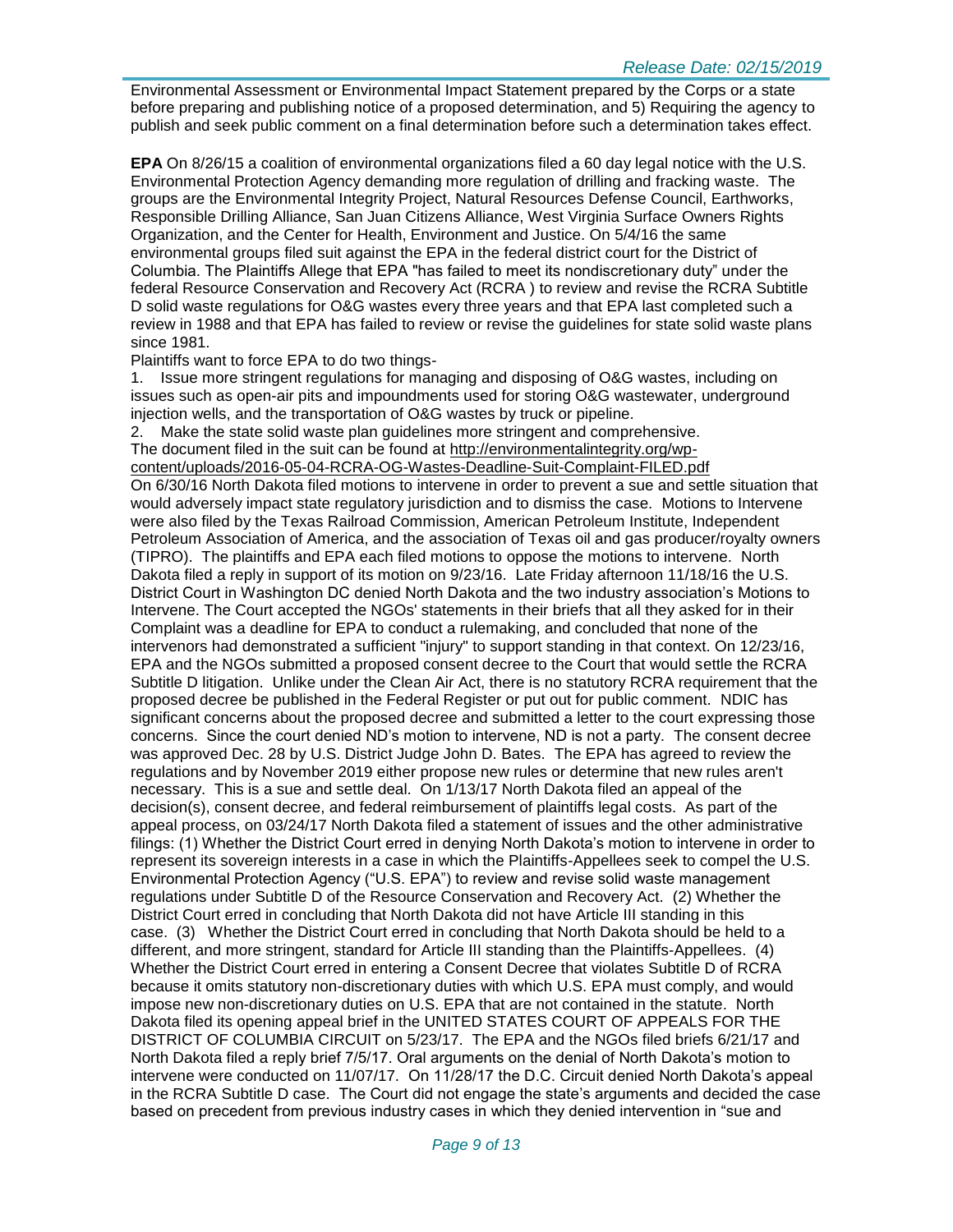settle" cases.

**EPA** On 6/3/16 the final rule proposing a suite of changes to Clean Air Act permitting requirements for new and modified emissions sources in the oil and natural gas industry was published in the Federal Register. On 6/29/16 the NDIC decided to file a Petition for Review with the US Appeals Court for the District of Columbia to defend the state's sovereign jurisdiction over oil and gas regulation. Thirteen other states have joined this effort. North Dakota declined the standard offer to explore settlement through the court's mediation program.

The proposed actions and NDIC comments are as follows:

o Proposed New Source Performance Standards – Docket ID number EPA-HQ-OAR-2010- 0505. NDIC comments can be found at [http://www.nd.gov/ndic/ic-press/EPA-HQ-OAR-2010-](http://www.nd.gov/ndic/ic-press/EPA-HQ-OAR-2010-0505.pdf) [0505.pdf](http://www.nd.gov/ndic/ic-press/EPA-HQ-OAR-2010-0505.pdf)

o Draft Control Techniques Guidelines – Docket ID number: EPA-HQ-OAR-2015-0216. NDIC comments can be found at<http://www.nd.gov/ndic/ic-press/EPA-HQ-OAR-2015-0216.pdf> o Proposed Source Determination Rule – Docket ID number: EPA-HQ-OAR-2013-0685. NDIC comments can be found at<http://www.nd.gov/ndic/ic-press/EPA-HQ-OAR-2013-0685.pdf> o Proposed Federal Implementation Plan for Implementing Minor New Source Review Permitting in Indian Country – Docket ID number: EPA-HQ-OAR-2014-0606. NDIC comments can be found at <http://www.nd.gov/ndic/ic-press/EPA-HQ-OAR-2014-0606.pdf>.

North Dakota et al. and EPA have filed motions to govern further proceedings and briefing schedules. On 3/28/17 President Trump issued an executive order which in part directs "The Administrator shall review the final rule entitled "Oil and Natural Gas Sector: Emission Standards for New, Reconstructed, and Modified Sources," 81 Fed. Reg. 35824 (November 3, 2016), and any rules and guidance issued pursuant to it, for consistency with the policy set forth in section 1 of this order and, if appropriate, shall, as soon as practicable, suspend, revise, or rescind the guidance, or publish for notice and comment proposed rules suspending, revising, or rescinding those rules." On 4/7/17 EPA filed a motion to hold the cases in abeyance. On 6/8/17 the NGO environmental groups challenged EPA's November 5th decision to issue a 90 day stay of the Rule's upcoming implementation dates. The NGOs argue that EPA's justifications for its stay (onerous implementation costs and excessive state administrative burdens) of the Rule were already raised and rejected by EPA during EPA's original rulemaking and that the requirements of a "judicial stay" are not met. The NGO's action is a new case, filed in the D.C. Circuit. They have also filed an emergency motion asking the Court to immediately vacate EPA's decision. On November 3 the DC Circuit court issued a 2:1 decision granting the NGO petition and vacating EPA's 90 day stay of the rule. North Dakota filed an amicus brief in support of the EPA stay. On 7/13/17 the same DC Circuit court granted an EPA motion to recall the mandate and granting 14 days for then EPA to seek reconsideration or review by the full court. API and WVA along with other states filed petitions for rehearing en banc, but on 8/10/17 the entire DC Circuit issued an order denying the API and WVa et al States petitions. EPA now proposes a 2-year stay of certain provision in the oil and gas NSPS. North Dakota filed comments on 8/9/17 in support of the proposed 2-year stay. On 11/8/17 EPA published a Federal Register notice request for supplemental comments relating to the current Administration's efforts to change course on the oil and gas sector methane regulations put in place by the Obama Administration. North Dakota did not submit additional comment to EPA because the North Dakota comments submitted on 8/9/17 correctly advocate that EPA's rationale for the two year stay also justifies outright repeal of the original Rule, so it justifies a two year stay. On 9/11/18 EPA proposed targeted improvements to the 2016 New Source Performance Standards for the oil and gas industry that streamline implementation, reduce duplicative EPA and state requirements, and significantly decrease unnecessary burdens on domestic energy producers. This oil and gas targeted improvements package is expected to save up to approximately \$484 million in regulatory costs from 2019 – 2025 or \$75 million annually. More detailed information including how to comment can be found at [https://www.epa.gov/sites/production/files/2018-](https://www.epa.gov/sites/production/files/2018-09/documents/oil_and_gas_technical_proposal_fact_sheet.9.11.18_0.pdf) [09/documents/oil\\_and\\_gas\\_technical\\_proposal\\_fact\\_sheet.9.11.18\\_0.pdf.](https://www.epa.gov/sites/production/files/2018-09/documents/oil_and_gas_technical_proposal_fact_sheet.9.11.18_0.pdf)

**EPA** published an advanced notice of proposed rule-making to seek comments on the information that should be reported or disclosed for hydraulic fracturing chemical substances and mixtures and the mechanism for obtaining this information. The proposed rule-making is in response to a petition from Earthjustice and 114 other groups who are opposed to the use of the GWPC-IOGCC FracFocus website process of chemical disclosure and any type of trade secret protection for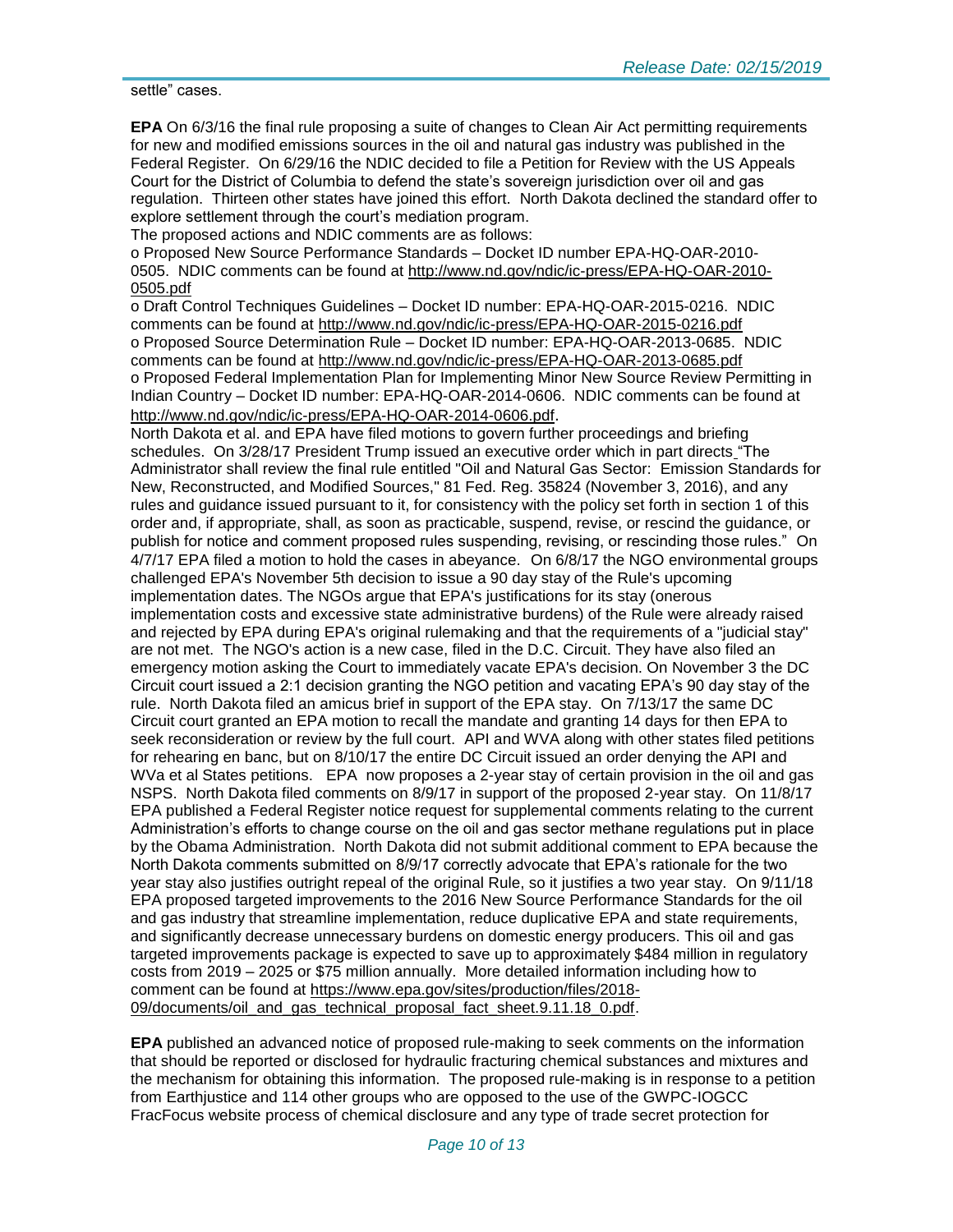hydraulic fracturing fluid mixtures. These groups are requesting EPA regulation of chemical disclosure under the federal Toxic Substances Control Act. Thanks to all who provided comments in support of a "states first" policy. NDIC comments can be viewed at [http://www.nd.gov/ndic/ic](http://www.nd.gov/ndic/ic-press/DMR-frac714.pdf)[press/DMR-frac714.pdf](http://www.nd.gov/ndic/ic-press/DMR-frac714.pdf)

**EPA** Administrator, Gina McCarthy, and the Assistant Secretary of the Army (Civil Works), Jo Ellen Darcy, signed the "Waters of the United States" final rule on 05/27/2015. The final rule was published in the Federal Register 7/29/15 and became effective in 37 states on 8/28/15. North Dakota, Alaska, Arizona, Arkansas, Colorado, Idaho, Missouri, Montana, Nebraska, New Mexico, Nevada, South Dakota, and Wyoming filed a lawsuit in U.S. District Court, claiming the final rule would harm states as regulators of the waters and lands. On 8/27/15 Federal District Judge Erickson granted a preliminary injunction preventing enforcement of the rule in the 13 states. The North Dakota case will now be subject to appeal, but no schedule has been set at this time. NDIC comments can be viewed at<http://www.nd.gov/ndic/ic-press/WOTUS-comments.pdf> Texas, Mississippi and Louisiana filed a joint complaint in the U.S. District Court for the Southern District of Texas, charging that the rule is unconstitutional. Ohio and Michigan filed a complaint in the U.S. District Court for the Southern District of Ohio, alleging that the expansion of jurisdiction includes dry land. Georgia and eight other states (Alabama, Florida, Kansas, Kentucky, South Carolina, Utah, West Virginia and Wisconsin) filed suit in the U.S. District Court for the Southern District of Georgia, asking the court to vacate the rule and block its enforcement by injunction. On 10/9/15 the United States Court Of Appeals for the Sixth Circuit granted a nationwide stay of the WOTUS rule pending jurisdiction determinations. On 2/28/17 President Trump signed an executive order directing the EPA to take action, paving the way for the elimination of the rule. North Dakota plans to continue active participation in the litigation of this rule until the EPA takes final action eliminating the rule. On 6/27/17 The EPA and USACOE filed an official proposal to withdraw the rule and begin a replacement rulemaking process. The proposed rule was published in the Federal Register on 6/27/17. A group of North Dakota agencies filed comments supporting withdrawal of the rule and beginning the replacement process.

# **Pipeline and Hazardous Materials Safety Administration**

**PHMSA** Advance notice of proposed rulemaking (ANPRM)was announced 1/10/17. SUMMARY: PHMSA is considering revising the Hazardous Materials Regulations (HMR) to establish vapor pressure limits for unrefined petroleum-based products and potentially all Class 3 flammable liquid hazardous materials that would apply during the transportation of the products or materials by any mode. PHMSA is currently assessing the merits of a petition for rulemaking submitted by the Attorney General of the State of New York regarding vapor pressure standards for the transportation of crude oil. The petition requests that PHMSA implement a Reid Vapor Pressure (RVP) limit less than 9.0 pounds per square inch (psi) for crude oil transported by rail. This rule making could substantially interfere with NDIC oil conditioning regulations. You can read about the NDIC regulations at [https://www.dmr.nd.gov/oilgas/2014Permitting\(2\).asp.](https://www.dmr.nd.gov/oilgas/2014Permitting(2).asp) NDIC submitted comments on 3/20/17 and the comment period closed on 5/19/17. On 6/6/2018 Senator Schumer wrote urging DOE and PHMSA to propose and quickly finalize a rule establishing federal volatility standards for the shipment of crude oil by rail in the United States. The NDIC submitted letter on 6/28/18 to proactively correct several conclusions and statements in Senator Schumer's letter about NDIC oil conditioning regulations and provide the background and a better understanding of the state's oil conditioning standards for Bakken, Three Forks, and/or Sanish crude oil prior to market transport.

# **U.S. Forest Service**

**USFS** published for comment on 11/2/18 draft supplemental environmental impact statement for oil and gas leasing on the Dakota Prairie Grasslands. The proposal documents can be found at <https://www.fs.usda.gov/project/?project=40652> and clicking on Analysis. Comments can be mailed, hand delivered between the hours of 8:00 a.m. and 4:30 p.m. Monday through Friday; or faxed to (701) 227-7801. To submit comments electronically, please send to: [comments-northern-dakota](mailto:comments-northern-dakota-prairie@fs.fed.us)[prairie@fs.fed.us.](mailto:comments-northern-dakota-prairie@fs.fed.us) Electronic comments must be submitted in rich text format (rtf), Word (.doc) or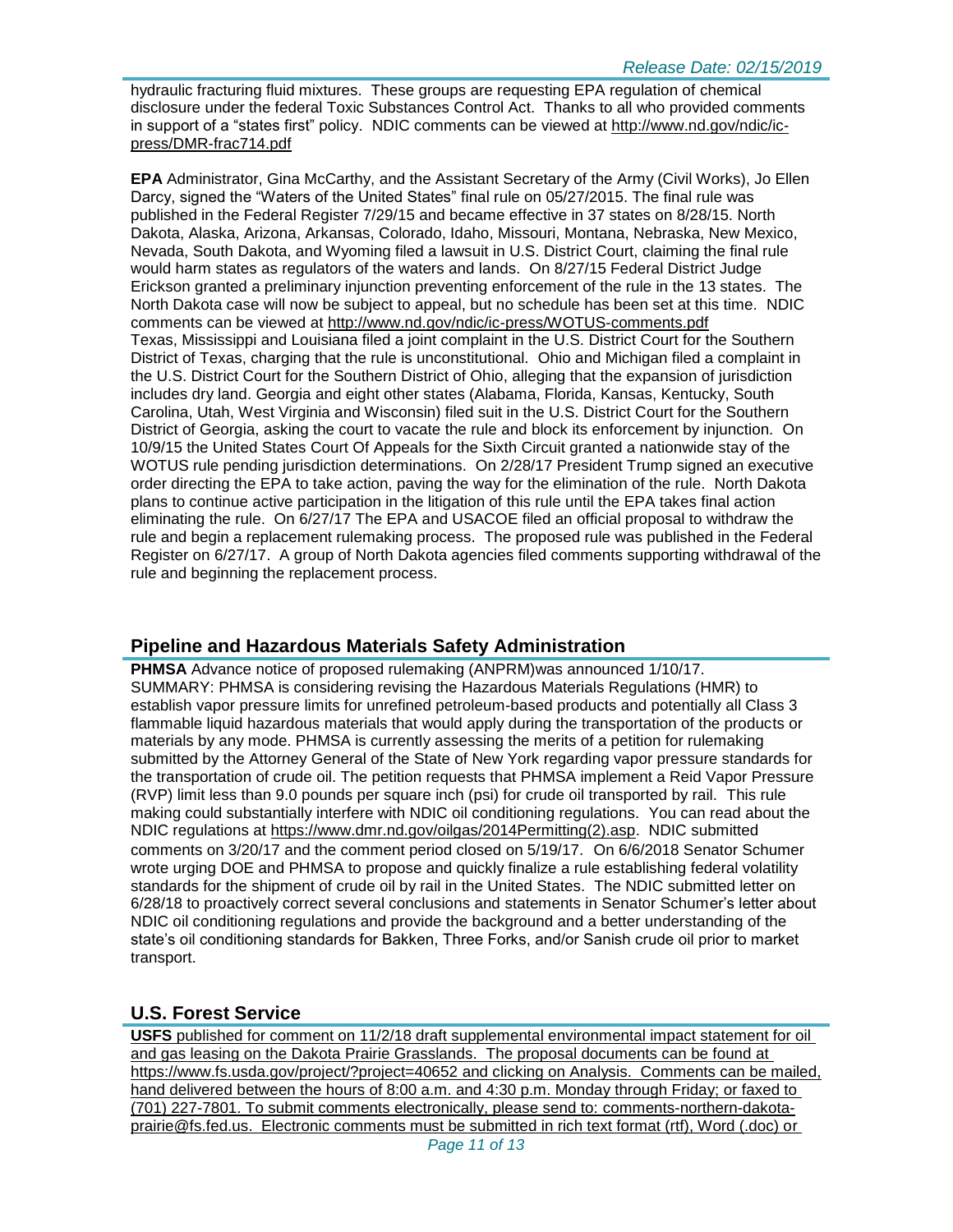Word Perfect format. The subject line must contain the name of the project for which you are submitting comments. Comments are due by 4:30 p.m. on 12/17/18. The recommended alternative increases "No surface occupancy" 32,700 acres, decreases "Timing limitations or controlled surface use" 20,100 acres, and decreases "No added stipulations" 12,600 acres. On 2/1/19 the USFS extended the comment period to 2/20/19.

# **U.S. Fish and Wildlife Service**

**USFWS** has made a decision to list the Dakota Skipper and Powershiek Skipperling to receive protection under the Endangered Species Act. Additional potential listing of concern are the Rufa Red Knot, Sprague's Pipit, Greater Sage Grouse, Monarch Butterfly, Sturgeon Chub, and Sicklefin Chub.

**USFWS** has published a new final rule to revise Management of Non-Federal Oil and Gas Rights. Key components of the proposed rule include: A permitting process for new operations; A permitting process for well plugging and reclamation for all operations; Information requirements for particular types of operations; Operating standards so that both the Service and the operator can readily identify what standards apply to particular operations; Fees for new access beyond that held as part of the operator's oil and gas right; Financial assurance (bonding); Penalty provisions; Clarification that the process for authorizing access to non-Federal oil and gas properties in Alaska will continue to be controlled by 43 CFR part 36, which implements provisions of the Alaska National Interest Lands Conservation Act; and Codification of some existing agency policies and practices. The proposed rule can be viewed online at<http://www.fws.gov/policy/library/2015/2015-30977.html> comments on the proposed rule were due 4/9/2016. NDIC comments can be found at <http://www.nd.gov/ndic/ic-press/DMR-FWS-0086.pdf> On 6/28/16 USFWS published the handbook for implementing the rule. On 7/11/16 Congressman Cramer successfully included a prohibition on funding for the US Fish and Wildlife Service Management of Non-Federal Oil and Gas rule in the House Interior and Environment Appropriations bill which has a number of other provisions prohibiting this Administration from infringing on State's rights. The NDIC is evaluating the impacts of rule and handbook to determine if legal action is appropriate. On 3/28/17 President Trump issued an executive order which in part directs "The Secretary of the Interior shall review the following final rules, and any rules and guidance issued pursuant to them, for consistency with the policy set forth in section 1 of this order and, if appropriate, shall, as soon as practicable, suspend, revise, or rescind the guidance, or publish for notice and comment proposed rules suspending, revising, or rescinding those rules:". This rule is included in the list as item (iii). North Dakota plans to continue monitoring potential participation in litigation of this rule until the USFWS takes final action eliminating the rule.